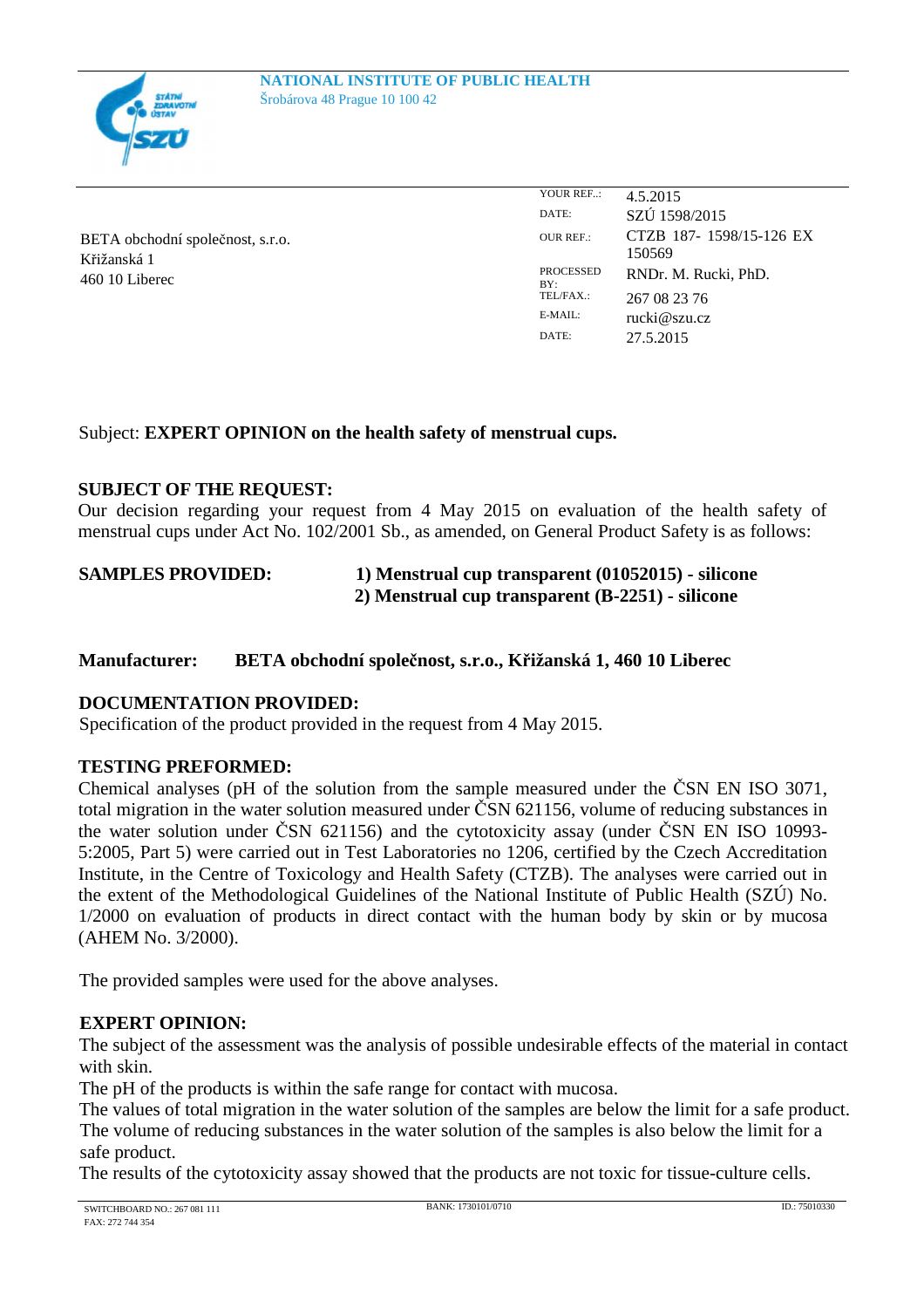## **Results:**

| Sample (extract)       | Viability (% control) |
|------------------------|-----------------------|
| $VZ1 - 25%$            | 107.3                 |
| 50%                    | 99.0                  |
| 100%                   | 104.9                 |
| $VZ2 - 25%$            | 105.9                 |
| 50%                    | 101.5                 |
| 100%                   | 104.8                 |
| <b>NK</b>              | 100.0                 |
| $PK$ - LS 1 $\mu$ g/ml | 105.5                 |
| LS 10 $\mu$ g/ml       | 47.2                  |
| LS $20 \mu g/ml$       | 9.6                   |

## **Assessment based on the results:**

Samples VZ1 and VZ2 are not toxic for tissue-culture cells under the test conditions.

**Date:** 26 May 2015

**Analysis performed by:** RNDr. K. Kejlová, Ph.D.

**NATIONAL INSTITUTE OF PUBLIC HEALTH National Reference Centre for Cosmetics 3**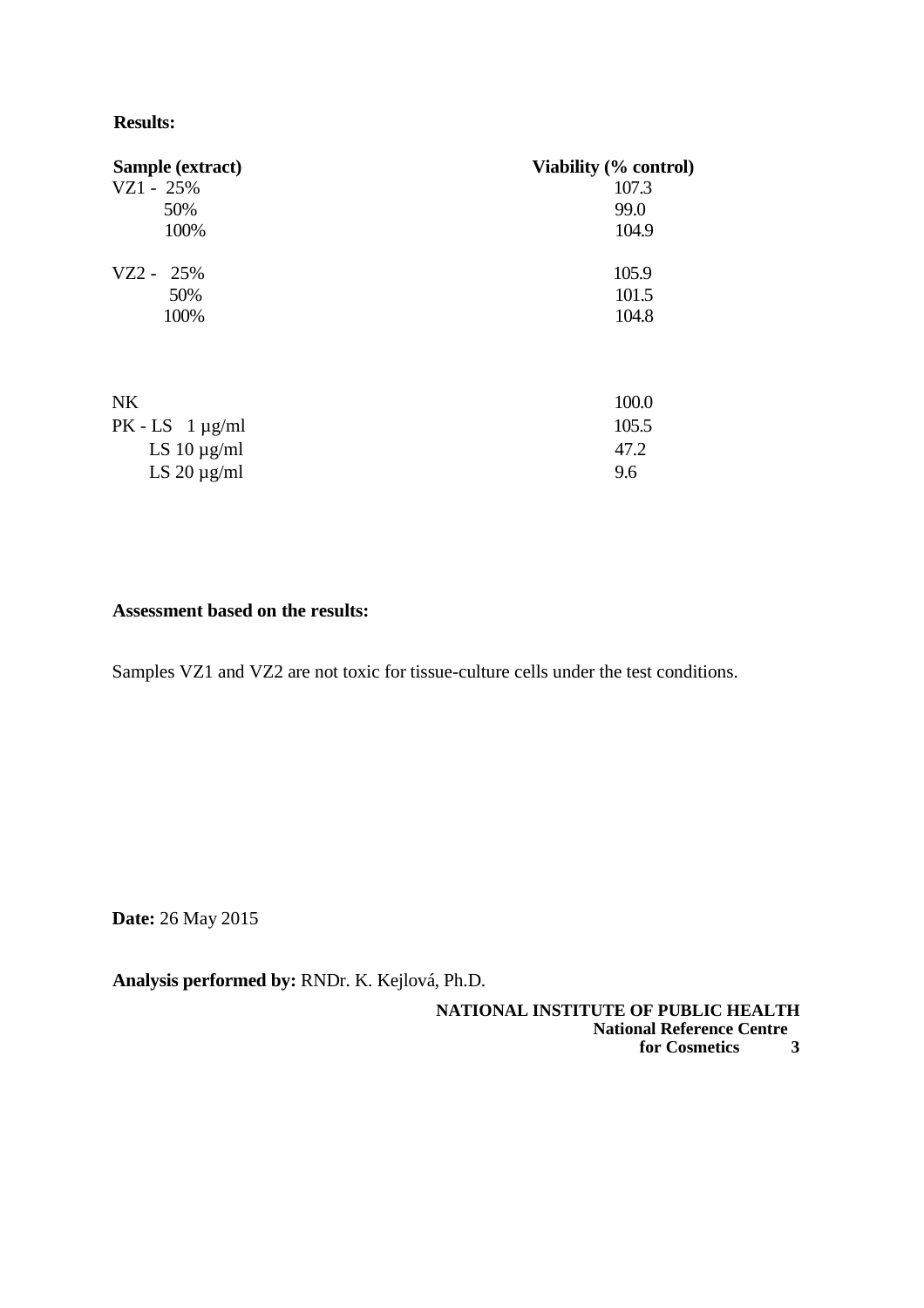## **CONCLUSION:**

Based on the assessment of the provided documentation, chemical analysis and cytotoxicity assay, the decision was reached that the products menstrual caps are safe for human health when in contact with skin. The results of the performed chemical analyses and cytotoxicity assays confirm health safety under Act No. 102/2001 Sb., as amended, on General Product Safety.

This statement applies is valid only for the provided samples and the conclusions drawn from their evaluation can only be applied on like products, whose content and properties correspond entirely to thus evaluated samples.

> **NATIONAL INSTITUTE OF PUBLIC HEALTH Centre of Toxicology and Health Safety for Cosmetics Šrobárova 48, 100 42 Praha 10**

MUDr. Dagmar Jírova, CSc. Director of the Centre of Toxicology and Health Safety

### **ATTACHEMENTS:**

Chemical Analyses Protocol no. CTZB 187-1598/15-126 Cytotoxicity Assay Protocol no. CTZB 187-1598/15-126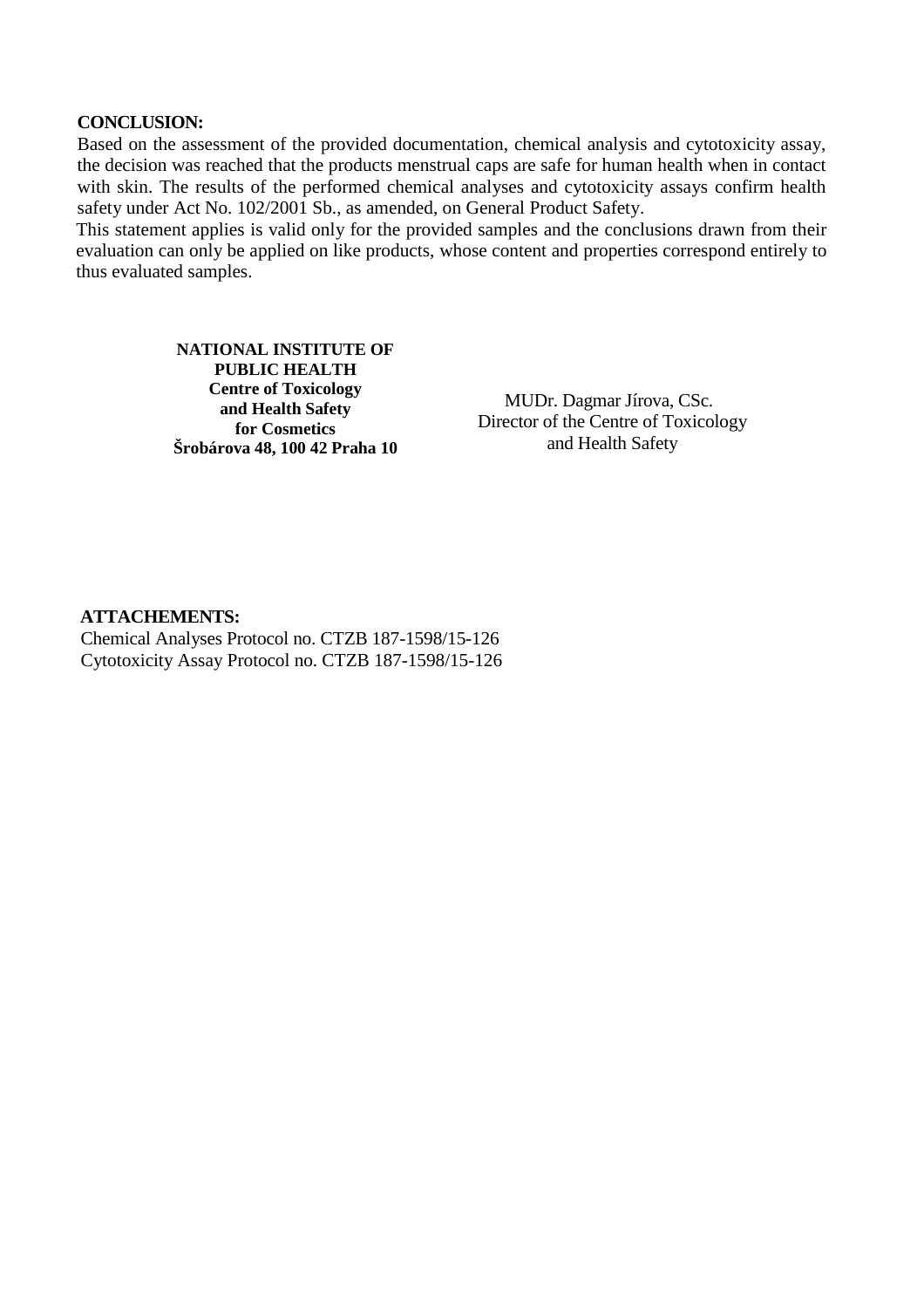Protocol number: CTZB 187-1598/15- 126

Page: 1 Pages total: 2

# **CHEMICAL ANALYSES PROTOCOL**

**National Reference Centre for Cosmetics** National Institute of Public Health Prague, Centre of Toxicology and Health Safety Šrobárova 48, 100 42 Prague 10

| <b>Contracting Entity:</b> | BETA obchodní společnost, s.r.o., Křižanská 1, 460 10 Liberec |
|----------------------------|---------------------------------------------------------------|
| <b>Protocol Number:</b>    | CTZB 187-1598/15-126                                          |
| Date of the test:          | $18$ May $- 20$ May $2015$                                    |
| <b>Sample description:</b> | 1) menstrual cap transparent (01052015) - silicone            |
|                            | 2) menstrual cap transparent (B-2251) - silicone              |
| <b>Manufacturer:</b>       | BETA obchodní společnost, s.r.o., Křižanská 1, 460 10 Liberec |

### **CHEMICAL ANALYSES**

### **Measured parameters:**

pH value of the solution

CSN ISO 4045

device: inoLab pH Level 1

Volume of reducing substances in the water

#### solution

solution:  $37 \text{ °C} \pm 2 \text{ °C}$ ,  $24 \text{ h}$ .,  $8 \text{ g}$  in 100 ml, method according to CSN 62

## 1156

Total migration in the water solution

solution:  $37 \text{ °C} \pm 2 \text{ °C}$ ,  $24 \text{ h}$ .,  $100 \text{ sq cm}$  in  $100 \text{ ml}$ , method according to CSN 62 1156

#### **Results of the tests:**

| sample no.: 1) menstrual cap transparent (01052015) - silicone |          |                                                                        |            |             |
|----------------------------------------------------------------|----------|------------------------------------------------------------------------|------------|-------------|
| test                                                           | value    | unit                                                                   | unit       | limit       |
|                                                                | measured |                                                                        |            |             |
| chemical analyses                                              |          |                                                                        |            |             |
| pH extraction agent                                            | 7.0      |                                                                        | $\pm 0.1$  | $5.0 - 7.5$ |
| <b>PH</b>                                                      | 5.6      |                                                                        | $\pm 0.1$  | $4.5 - 7.5$ |
| reducing substances in<br>the water solution                   | 2.1      | ml $KMnO4$<br>$(c = 3.10^{-3} \text{ mol.1}^{-1})$ .50ml <sup>-1</sup> | $\pm 18\%$ | 30          |
| total migration in the<br>water solution                       | 5.6      | $mg.dm-2$                                                              | ± 12%      | 10          |

**NATIONAL INSTITUTE OF PUBLIC HEALTH National Reference Centre for Cosmetics**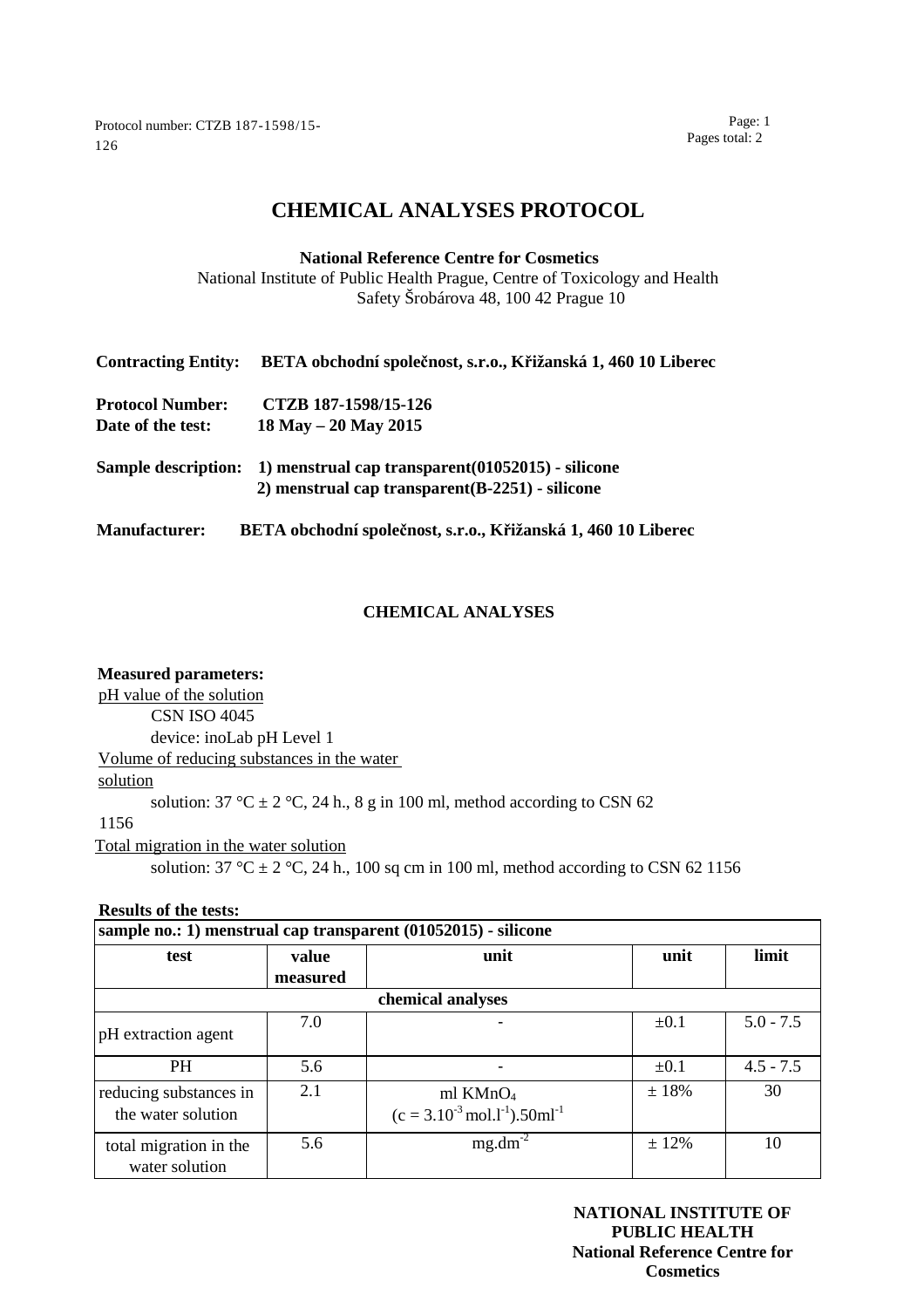Protocol Number: CTZB 187-1598/15-126 Page: 2

Pages total: 2

| sample no.: 2) menstrual cap transparent(B-2251) - silicone |          |                                                          |           |             |
|-------------------------------------------------------------|----------|----------------------------------------------------------|-----------|-------------|
| test                                                        | value    | unit                                                     | unit      | limit       |
|                                                             | measured |                                                          |           |             |
| chemical analyses                                           |          |                                                          |           |             |
| pH extraction agent                                         | 7.0      |                                                          | $\pm 0.1$ | $5.0 - 7.5$ |
|                                                             |          |                                                          |           |             |
| pH                                                          | 5.7      |                                                          | $\pm 0.1$ | $4.5 - 7.5$ |
| reducing substances in                                      | 1.05     | ml $KMnO4$                                               | $+18%$    | 30          |
| the water solution                                          |          | $(c = 3.10^{-3} \text{ mol.1}^{-1})$ .50ml <sup>-1</sup> |           |             |
|                                                             |          |                                                          |           |             |
| total migration in the                                      | 7.6      | $mg.dm-2$                                                | ± 12%     | 10          |
| water solution                                              |          |                                                          |           |             |

Chemical analyses were carried out in the extent of the Methodological Guidelines of the SZÚ no. 1/2000 on evaluation of products in direct contact with the human body by skin or by mucosa (AHEM č. 3/2000).

**Date: 27 May2015 Test performed by: RNDr. Marián Rucki, PhD. NATIONAL INSTITUTE OF** 

**PUBLIC HEALTH National Reference Centre for Cosmetics**